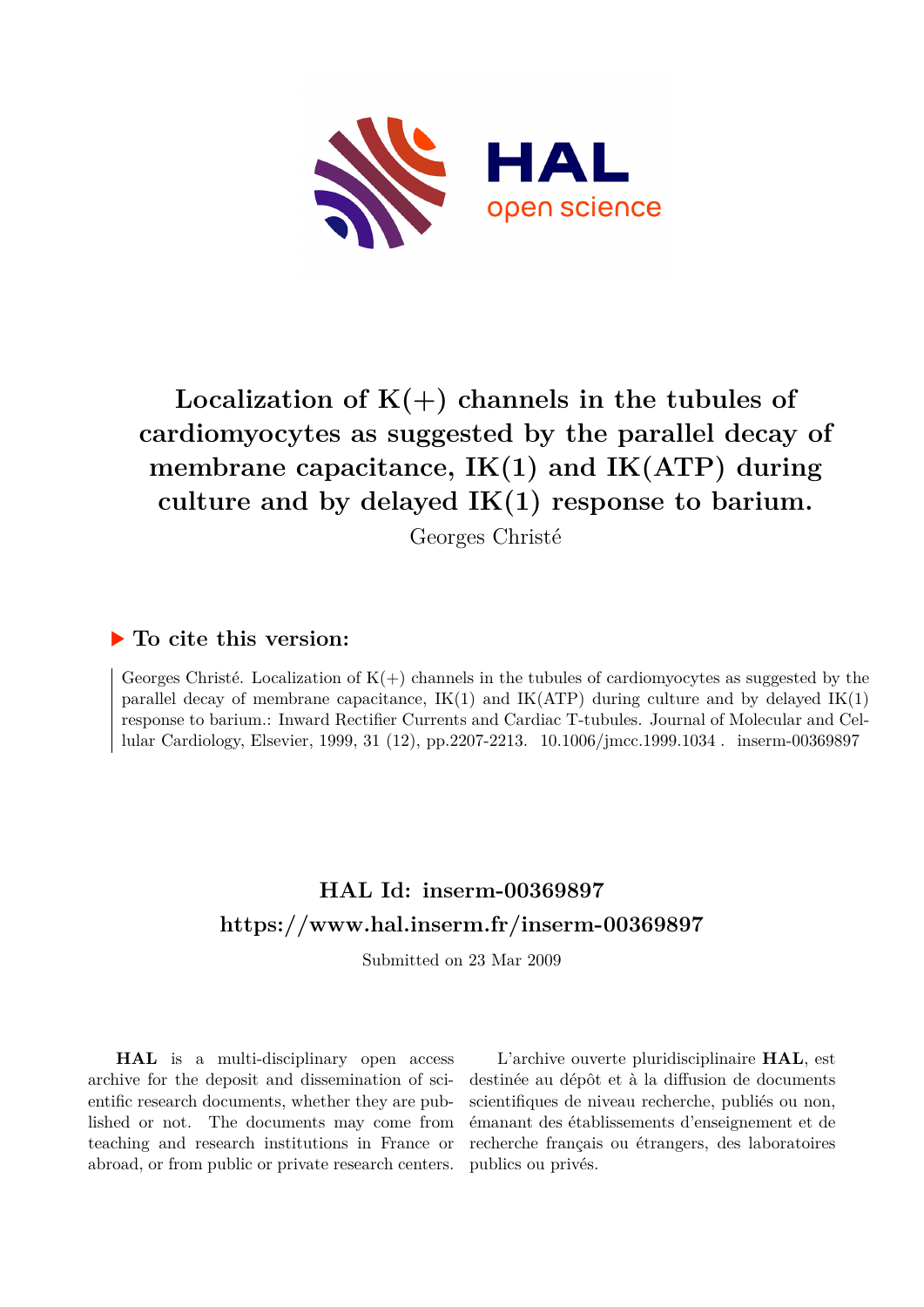# LOCALIZATION OF  $K^{\mathrm{+}}$  CHANNELS IN THE T-TUBULES OF CARDIOMYOCYTES AS SUGGESTED BY THE PARALLEL DECAY OF MEMBRANE CAPACITANCE, IK1 AND IKATP DURING CULTURE AND BY DELAYED IK1 RESPONSE TO BARIUM.

## Georges Christé

Unité de Recherche sur l'Activité Electrique du Coeur, INSERM U 121, 22 Ave Doyen Lépine, 69500 BRON, France

Correspondence and reprints to actual address:

Georges CHRISTÉ Groupe d'Electrophysiologie Moléculaire, Laboratoire de Bioénergétique Fondamentale et Appliquée, Université Joseph Fourier, B.P. 53 X, F-38041 Grenoble CEDEX 9 Tel: (33) 4 76 51 43 05 Fax: (33) 4 76 51 42 18 Email: Georges.Christe@ujf-grenoble.fr

## Short title: **Inward rectifier currents and cardiac T-tubules**

## **Abstract**

Adult ventricular myocytes lose T-tubules over few days in culture, which causes the loss of about 60% of the cell membrane capacitance (Cm) (Mitcheson *et al.* 1996). In this study, we have measured, in whole-cell voltage-clamped rabbit

- 5 right ventricular myocytes at 0, 1, 2 and 3-5 days of culture (nine to 20 myocytes at each age) in a defined (DMEM) medium, the value of Cm and the magnitudes of the background inward rectifier current  $(K_1)$  and of the 2,4-dinitrophenolinduced ATP-sensitive potassium current ( $IK_{ATP}$ ). Cm,  $IK_1$  and  $IK_{ATP}$  all had decreased significantly by 51, 83 and 88%, respectively after 4 days of culture.
- 10 Analysis using a single exponential decay function of time gave time constants of respectively  $2.6\pm 0.2$ ,  $2.2\pm 0.5$  and  $2.4\pm 0.4$  days, respectively. Linear regressions of IK<sub>1</sub> and IK<sub>ATP</sub> versus Cm had regression coefficients of 0.93 and 0.98, respectively. These observations are consistent with a strong link of the decay of  $IK_1$  and  $IK_{ATP}$  currents to that of Cm. Furthermore, the time course of changes in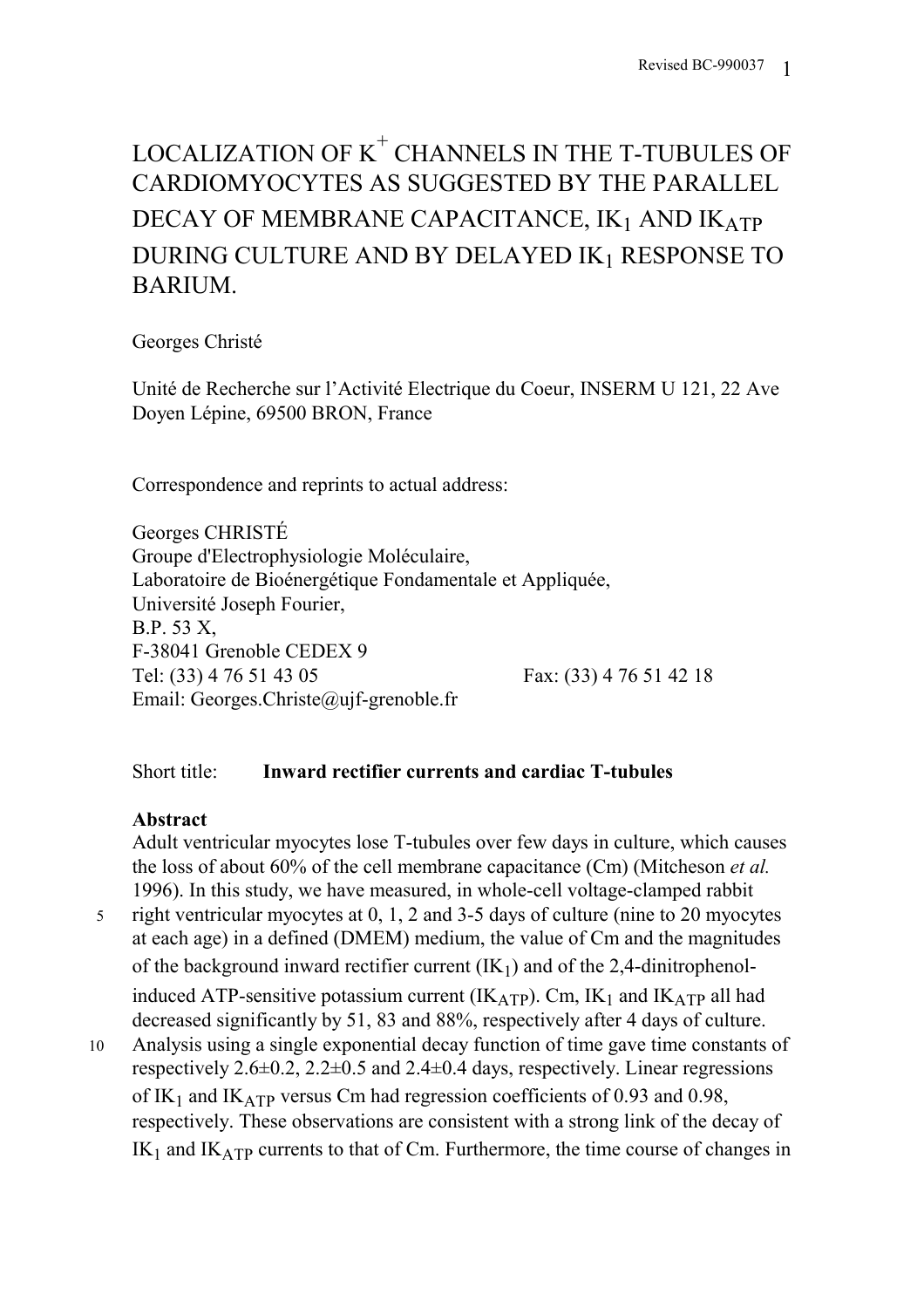IK<sub>1</sub> when an external blocker (100  $\mu$ M BaCl2) was applied and washed by local perfusion (95% change in 50 ms) agrees with a model including a diffusion time constant of 300 ms. This value is consistent with the known kinetics of diffusion of divalent cations in the T-tubules.

5 Taken together, these results could be explained by the localization of a major part of the  $IK_1$  and  $IK_{ATP}$  currents of ventricular cardiomyocytes in the Ttubules. As a consequence, transient accumulation of  $K^+$  ions in cardiac Ttubules may take place and modulate excitation-contraction coupling.

10

**Key words:** T-tubule; Background inward rectifier K channels; ATP-sensitive K channels; Membrane compartmentation.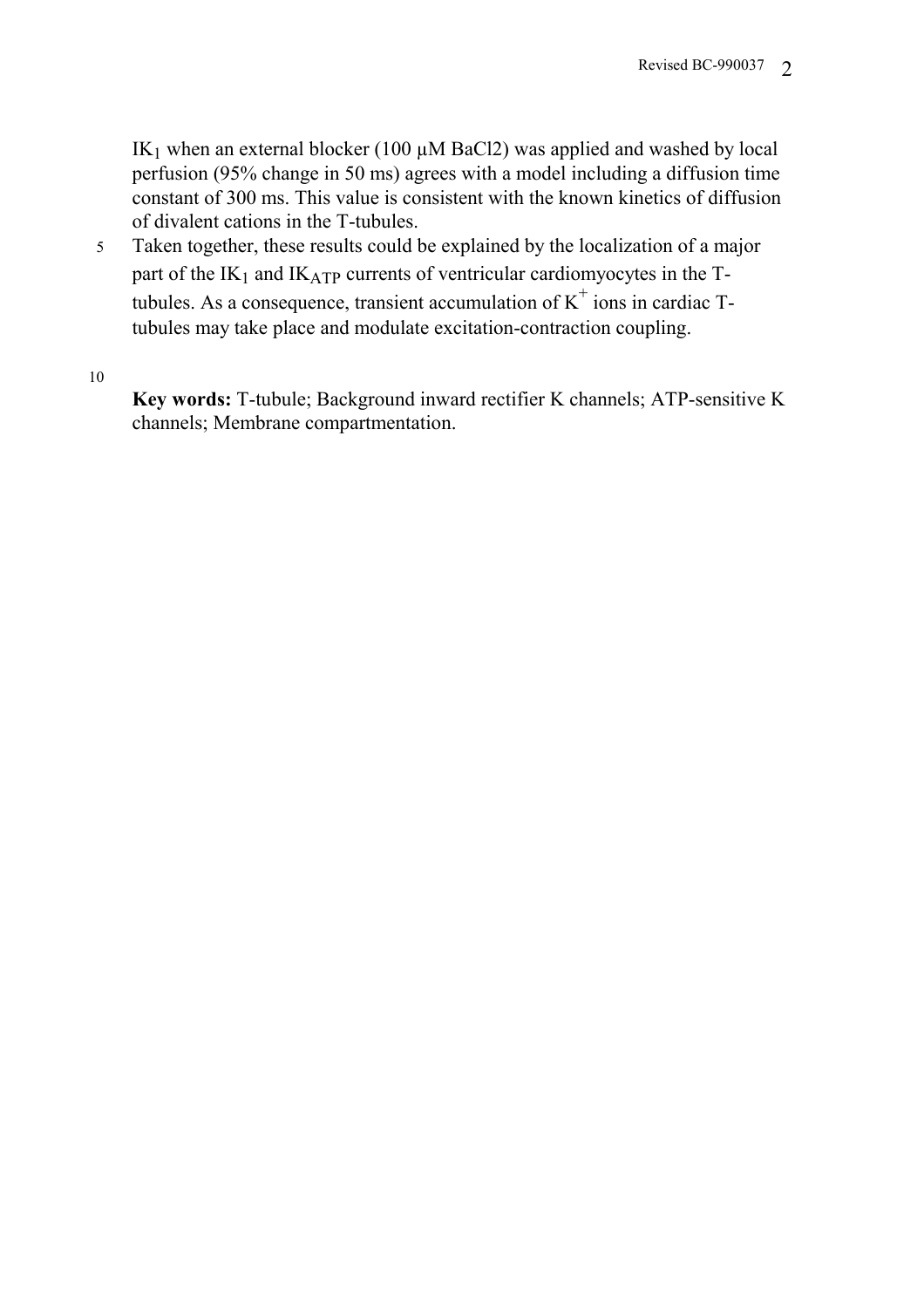#### **Introduction**

Potassium currents are important determinants of the electrical activity of cardiac ventricular muscle (for a review: Carmeliet, 1993). The background inward

- 5 rectifier current  $(K_1)$  governs the resting potential and contributes to the late phase of action potential repolarization, while the ATP-sensitive potassium current  $(IK_{ATP})$  current is involved during ischemic/hypoxic challenge to the myocardium. These currents also contribute to accumulation-depletion of potassium in extracellular spaces, either in the physiological state or in
- 10 pathological states. In skeletal muscle, the localization of  $K^+$  conductances in the T-tubule membrane leads to accumulation-depletion of  $K^+$  ions that have important consequences on muscle function (Almers and Stirling, 1984, for review). In cardiac muscle, such consequences may not yet be evaluated, as the membrane distribution of  $K^+$  conductances is not known. It was recently
- 15 established that ventricular cardiomyocytes in primary culture lose their T-tubules and the associated membrane capacitance (Lipp *et al.*, 1996; Mitcheson *et al.*, 1996). We report here that cultured rabbit ventricular myocytes lose a large part of  $IK_1$  and  $IK_{ATP}$  currents in parallel with the reduction in cell membrane capacitance (Cm). Moreover,  $IK_1$  changes upon rapid external application and
- 20 washout of Ba<sup>++</sup> ions occur with a initial delay consistent with a model of diffusion-limited access to the  $IK_1$  channels. These data provide arguments for the preferential localization of  $IK_1$  and  $IK_{ATP}$  conductances to the T-tubule membrane. The functional consequences of this localization are discussed.

#### 25

## **Materials and Methods**

Materials and methods, unless otherwise specified, are the same as previously described (Christé et al. 1999).

30

## *Isolation of Cardiomyocytes*

Under sterile conditions the heart of New-Zealand female rabbits weighting 1.5 to 1.7 kg were excised under deep anaesthesia (Xylazine 20 mg.kg $^{-1}$  plus

 $K$ etamine 100 mg.kg<sup>-1</sup>) and placed at the bottom of a Langendorff perfusion system. Ventricular myocytes were isolated by a conventional enzymatic digestion method and cultured in DMEM medium. The medium was renewed every other day.

The investigation conforms with the Recommendation from the Declaration of

40 Helsinki and the Guiding Principles in the Care and Use of Laboratory Animals.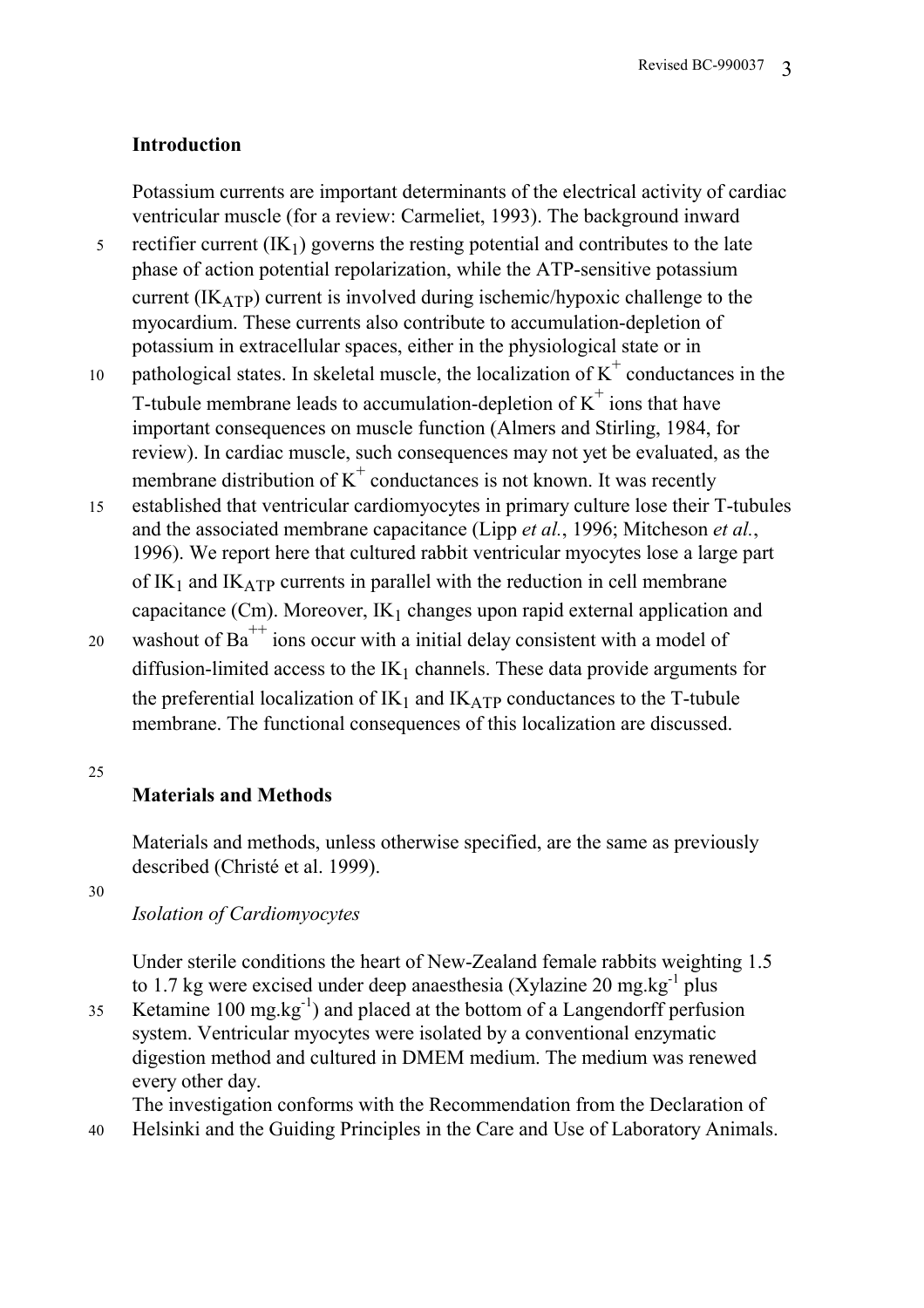The "external solution" for whole-cell current recording experiments contained (mM): NaCl 150; KCl 5.4; MgCl<sub>2</sub> 1.2; CaCl<sub>2</sub> 0.2; NaH<sub>2</sub>PO<sub>4</sub> 0.905; HEPES 10; glucose 10; pH was adjusted to 7.4 with NaOH. The pipette solution contained (mM): K-aspartate 115; KCl 5; MgCl<sub>2</sub> 7; K<sub>2</sub>-ATP 4; Na<sub>2</sub>-phosphocreatine 2;

- 5 pyruvic acid 5; Na<sub>2</sub>-EGTA 5; HEPES 10, pH was adjusted to 7.2 with KOH. DMEM medium was prepared from powder (GIBCO-Life Sciences Technologies) and supplemented with penicillin-G 60 mg/l, streptomycin 50 mg/l and NaHCO<sub>3</sub> 25 mM. No serum or growth factor additives were used. All chemicals, including 2,4-Dinitrophenol (DNP) were of analytical grade and
- 10 purchased from Sigma (Saint Louis, MO).

#### *Whole cell current measurements*

Cells were placed on a glass coverslip that constituted the bottom of a narrow

- 15 well (3 x 15 mm) machined in a water-jacketed perspex block. The inflow of physiological solution was pre-warmed through a 10 cm water jacket. Its temperature was maintained at  $35 \pm 1$  °C (as assessed using a 0.1 mm thermocouple) by circulating the water jackets with thermostated water. Whole cell currents were monitored with a List EPC5 patch-clamp amplifier.
- 20 Experiments were driven and recorded by a TL1 DA/AD interface and PClamp program suite (Axon Instruments). Cell capacitance (Cm) and series resistance (Rs) were evaluated as follows. Twenty current responses to ∆**V**=10 mV square depolarizing pulses of 12 ms duration were sampled at 25 KHz and averaged. A single exponential was fitted to the capacitance current decay, which provided
- 25 estimates of the initial current **I0**, the time constant **Tau** and the steady state current **Iss**. Cm was derived using the relation:

 $Cm = Tau * (1/Rs + 1/Rm)$ 

with

$$
Rs = \Delta V/I0 \quad \text{and} \quad Rm = (\Delta V/Iss - \Delta V/I0).
$$

A voltage-clamp ramp protocol was used for recording membrane currents. From a holding potential of -80 mV, a square prepulse to  $-120$  mV for 25 ms was followed by a depolarizing voltage ramp from  $-120$  to  $+120$  mV (2.5 mV.ms-1)

- 35 and a reverse ramp from +120 to -120 mV. The whole cell current data in response to the repolarizing ramp were corrected off-line for estimated junction potentials, Rs-induced drop from command voltage and ramp-induced capacitance current as previously described (Christé et al. 1999). The main artefact was due to real Rs values ranging 5 to 15 M $\Omega$ , which caused
- 40 large departures of real voltage from the command voltage ramp. After corrections were applied to both the recordings in the absence of DNP (control) and in its presence, the magnitude of the maximal DNP-induced current representing IKATP was measured at 0 mV after subtraction of control current.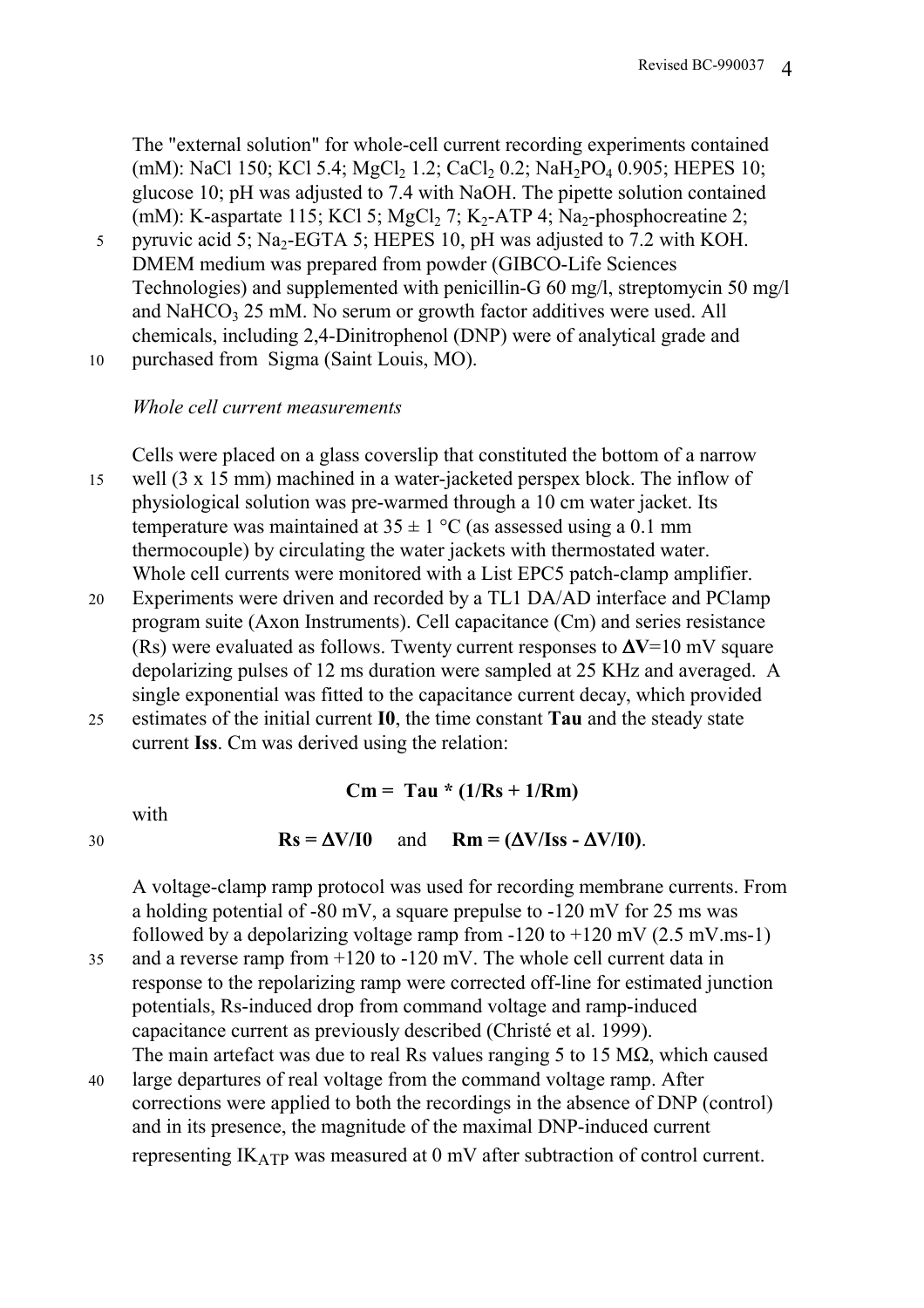To isolate the  $IK_1$  current, a linear leakage current reversing at 0 mV was computed and subtracted, yielding the corrected current versus voltage relations as averaged and plotted in figure 1A. The leakage conductance was estimated for each cell using the current magnitude at the observed reversal voltage of the

5 current suppressed by 100  $\mu$ M BaCl<sub>2</sub> (i.e. -73 to -75 mV). The magnitude of the  $IK<sub>1</sub>$  current for each cell was then measured as the absolute difference in currents at -60 and -90 mV.

## *Data analysis and statistics*

10

Membrane current data were processed under Clampfit and custom programs in Fortran-77 and MATLAB (The Math Works Inc.). Statistical analysis and graphs were done under ORIGIN 4.1 (Microcal Inc.). Data are given as mean  $\pm$  S.E.. Comparison of means used unpaired t-test. The level of statistical significance 15 was the 95% confidence level.

 The time-dependent decay of cell capacitance or whole cell current magnitudes during culture was evaluated with an exponential function  $Y(t)$  of the form

$$
Y(t) = (Y_0 - Y_{inf}) \cdot \exp(-t/\tau) + Y_{inf}
$$
 (equation 1)

where Y<sub>0</sub> is the value of Y(t) at time 0,  $\tau$  its time constant of decay and Y<sub>inf</sub> its 20 steady-state value. This function was adjusted to the data using a least squares

fitting routine. A linear regression routine was built from the Linfit algorithm of Bevington (1969) under MATLAB.

Fitting of equation 1 to data, as well as linear regression, took into account errors both in abscissa and ordinate data sets. Thus, the 95% confidence intervals that

25 were computed for each estimated parameter value include the contribution of both errors from all data points. They are indicated near to parameter values in the text.

*Theoretical model of Ba*<sup>++</sup> diffusion and binding to the  $IK<sub>1</sub>$  channel

30

Changes in Ba<sup>++</sup> concentration in the T-tubules ([Ba]<sub>t</sub>) upon changing the bath concentration ( $[Ba]_e$ ) were represented by differential equation:

## $d[Ba]_t/dt = ([Ba]_e - [Ba]_t) / \tau_T)$  (equation 2)

where  $\tau_{\text{T}}$  was the time constant of exchange between bulk solution and T-tubule 35 lumen. The fraction of available IK<sub>1</sub> channel (F<sub>t</sub>) with binding of Ba<sup>++</sup> ions to a

single external site was computed as:

## $dF_t/dt = k_2 - (k_1, [Ba]_t + k_2)$ .  $F_t$  (equation 3)

where  $k_1$  and  $k_2$  are microscopic binding and unbinding rate constants.

Computation of the theoretical time course of unblocked  $IK<sub>1</sub>$  fraction was

40 performed by 4th order Runge Kutta integration under MATLAB.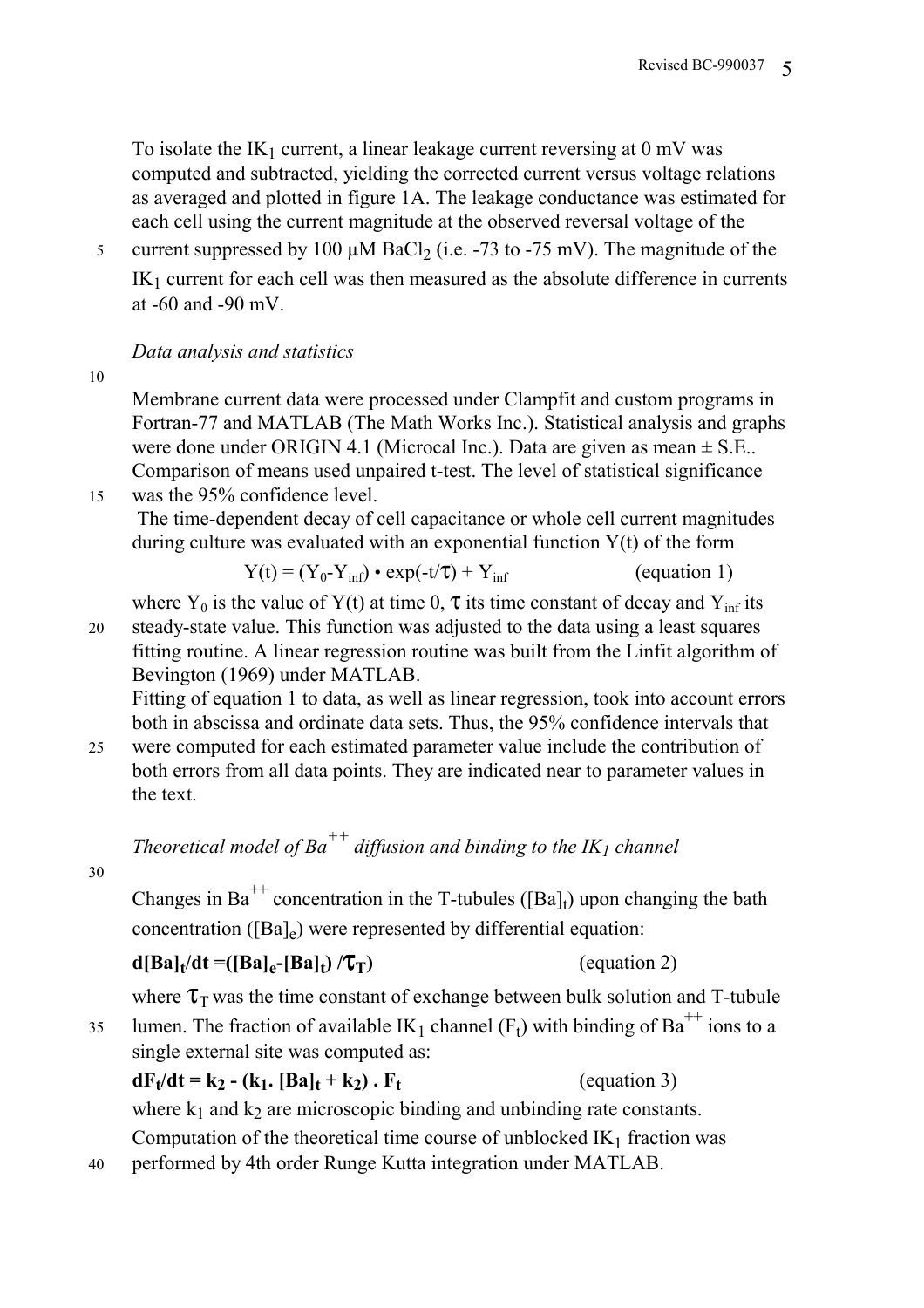#### **Results and Discussion**

*Features of IK<sub>1</sub> and IK<sub>ATP</sub> currents in freshly dissociated and in cultured cells* Figure 1A shows the average whole cell magnitude of the  $IK_1$  current versus

- 5 voltage in freshly dissociated myocytes (curve a). The current-voltage relation was similar to that reported by Giles and Imaizumi (1988). The  $IK_1$  current was dramatically decreased after 3-5 days in culture conditions (curve b) and in a uniform way over the voltage range considered. A small outward current present at voltages positive to -20 mV was also decreased (Mitcheson et al. 1996).
- 10 The current induced by 100  $\mu$ M DNP (Fig 1B) was fully blocked by 10  $\mu$ M Glibenclamide, was weakly inward rectifying, reversed around -75 mV, thus it was termed  $IK_{ATP}$ . Its magnitude was greatly decreased after more than 3 days in culture (fig 1B). For both currents, the shape of the current-voltage relations were poorly affected by time in culture.

15

## *Decay of membrane capacitance,*  $IK_I$  *and*  $IK_{ATP}$  *currents with time in culture*

As shown in figure 2A, the whole cell capacitance progressively decreased with 20 time in culture. From an initial value of  $109\pm18$  pF (n=10) on day 0, it decayed to  $53\pm8$  pF (n=9) after about 4 days. The decay of Cm was not significant at day 1, and became significant at later times. The loss of cell capacitance fitted with an exponential function (equation 1, solid line in Fig. 2A) proceeded with a time constant  $\tau = 2.6 \pm 0.2$  days (parameter estimate  $\pm 95\%$  confidence interval), and

- 25 the estimated steady-state level  $(41.4\pm 2.3 \text{ pF})$  was not reached after 5 days in culture. Such a decay of membrane capacitance in cultured ventricular myocytes has been mainly correlated with the disappearance of the T-tubules (Lipp *et al.*, 1996; Mitcheson *et al.*, 1996) while a minor part was due to decrease in cell size (Mitcheson *et al.* 1996). The fraction of Cm lost as computed from the present
- 30 data (0.62) agrees with the fraction of the cell membrane in the T-tubules as determined in ventricular myocytes by morphometric methods: 0.53 (Amsellem *et al.*, 1995).

In about 4 days of culture,  $IK_1$  (Fig. 2B) and  $IK_{ATP}$  (Fig. 2C) currents decayed to 17% and 12% of their value at day 0, respectively. As for Cm, this decay became

- 35 significant ( $p$ <0.05) from day 2 on. The IK<sub>1</sub> and IK<sub>ATP</sub> currents decreased slowly towards magnitudes not significantly different from 0 (Figs. 2B and 2C). Their changes were fitted with a single exponential decay function (equation 1). The time constants of decay were estimated to 2.2±0.5 and 2.4±0.4 days respectively, they were not significantly different from that estimated to 2.6±0.2 days for Cm
- 40 decay. Thus there was a close parallelism in the time course of disappearance of  $IK_1$  and  $IK_{ATP}$  with that of Cm.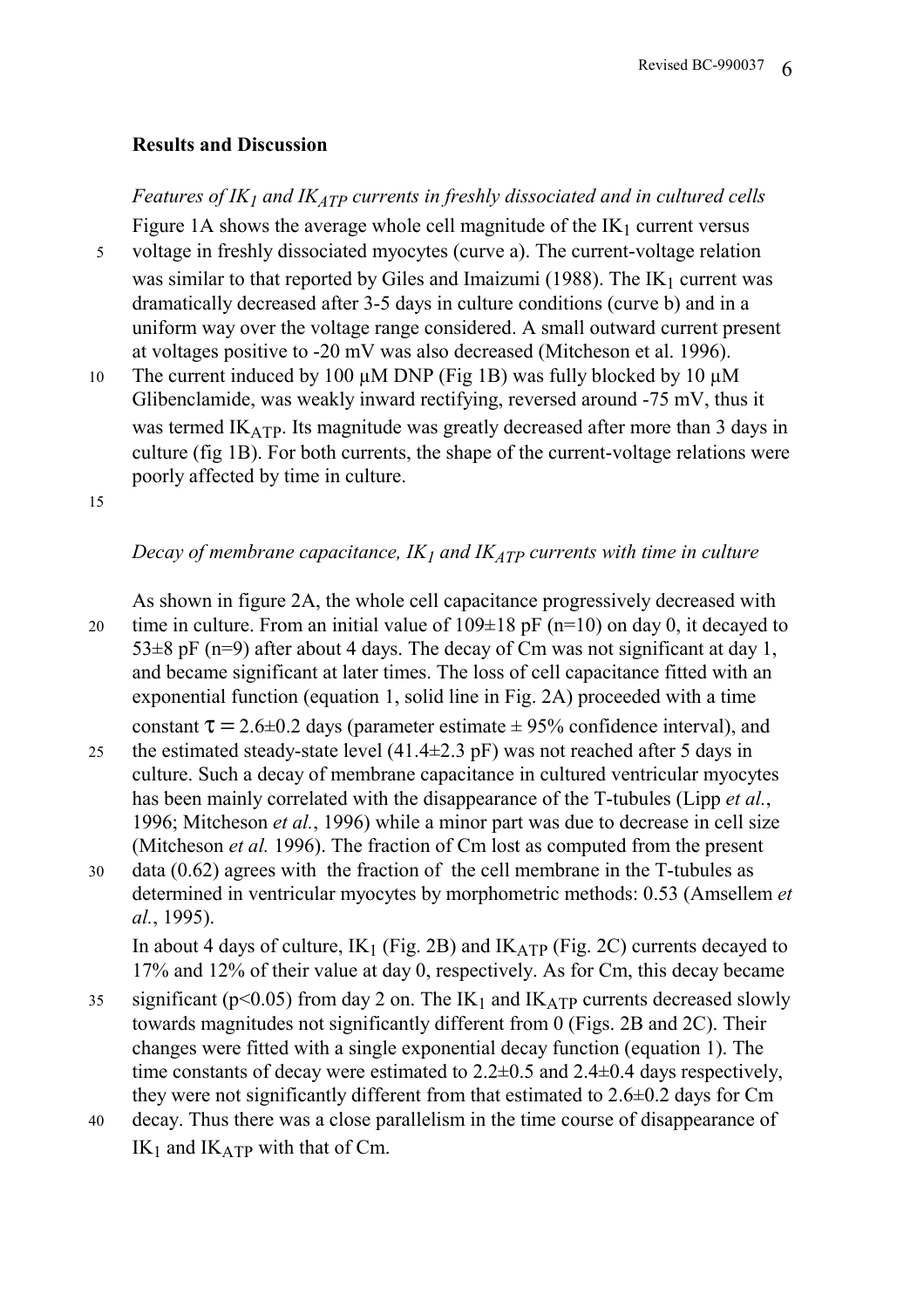## *Relation between current magnitudes and cell capacitance*

- 5 The close parallelism of the changes in  $IK_1$  and  $IK_{ATP}$  with those of Cm suggests that these currents might be directly linked to the membrane pool that disappeared. To account for such a link, the hypothesis of a common determinant of their functional expression (genomic link) or of their maintenance in a functional state (e.g.: cytoskeletal rearrangement) might be invoked. Another
- 10 possibility is that the  $IK_1$  and  $IK_{ATP}$  channels are both mainly localized in the Ttubule membrane. In support of the hypothesis of localization of the  $IK_1$  current in cardiac T-tubules, the data of Mitcheson *et al.* (1996) show the  $IK_1$  current to decay in parallel with Cm in left ventricular rabbit myocytes in culture, despite a 4 fold faster time course of decay in Cm ( $\tau$  = 0.57 day) than reported here (2.6)
- 15 days). This discrepancy might be related to the fact that we used uncoated culture dishes whereas Mitcheson *et al.* used laminin attachment, which was reported to accelerate the loss of T-tubules (Delcarpio *et al.* 1989). A decrease of  $IK_1$  during primary culture is also observed in ventricular myocytes from adults rats (Wahler, 1992; Schackow *et al.*, 1995) whereas T-tubule density is decreased (Delcarpio *et*
- 20 *al.*, 1989). Thus changes in  $IK_1$  magnitude closely follow the amount of Ttubules in cardiomyocytes.

To our knowledge this is the first study to demonstrate a parallel decrease in IKATP with Cm in cardiomyocytes during cell culture. The hypothesis of

25 localization of  $IK_{ATP}$  channels in the T-tubules is supported by the observation that, in skeletal muscle, the  $K_{ATP}$  channel ligand P1075 preferentially binds to Ttubules (Dickinson *et al.*, 1997).

In line with the hypothesis of T-tubule localization of  $IK_1$  and  $IK_{ATP}$  channels,

- 30 the relation of cell current magnitudes of  $IK_1$  and  $IK_{ATP}$  to Cm values were analyzed by linear regression (see methods), which yielded regression coefficients of 0.93 and 0.98 respectively. The intercepts of the regression lines (Fig. 2D and E) with the Cm axis give an estimate of the capacitance of the membrane when tubular  $IK_1$  or  $IK_{ATP}$  currents have decayed to zero i.e.: 45 pF
- 35 and 40 pF respectively. These values are similar to the steady-state value of Cm (41 pF), that corresponds to the average capacitance of the external membrane of cells. The slope of the regression lines, that give an estimate of the current density at the tubular membrane, is 37 pA/pF for IK<sub>1</sub> and 128 pA/pF for IK<sub>ATP</sub>.

40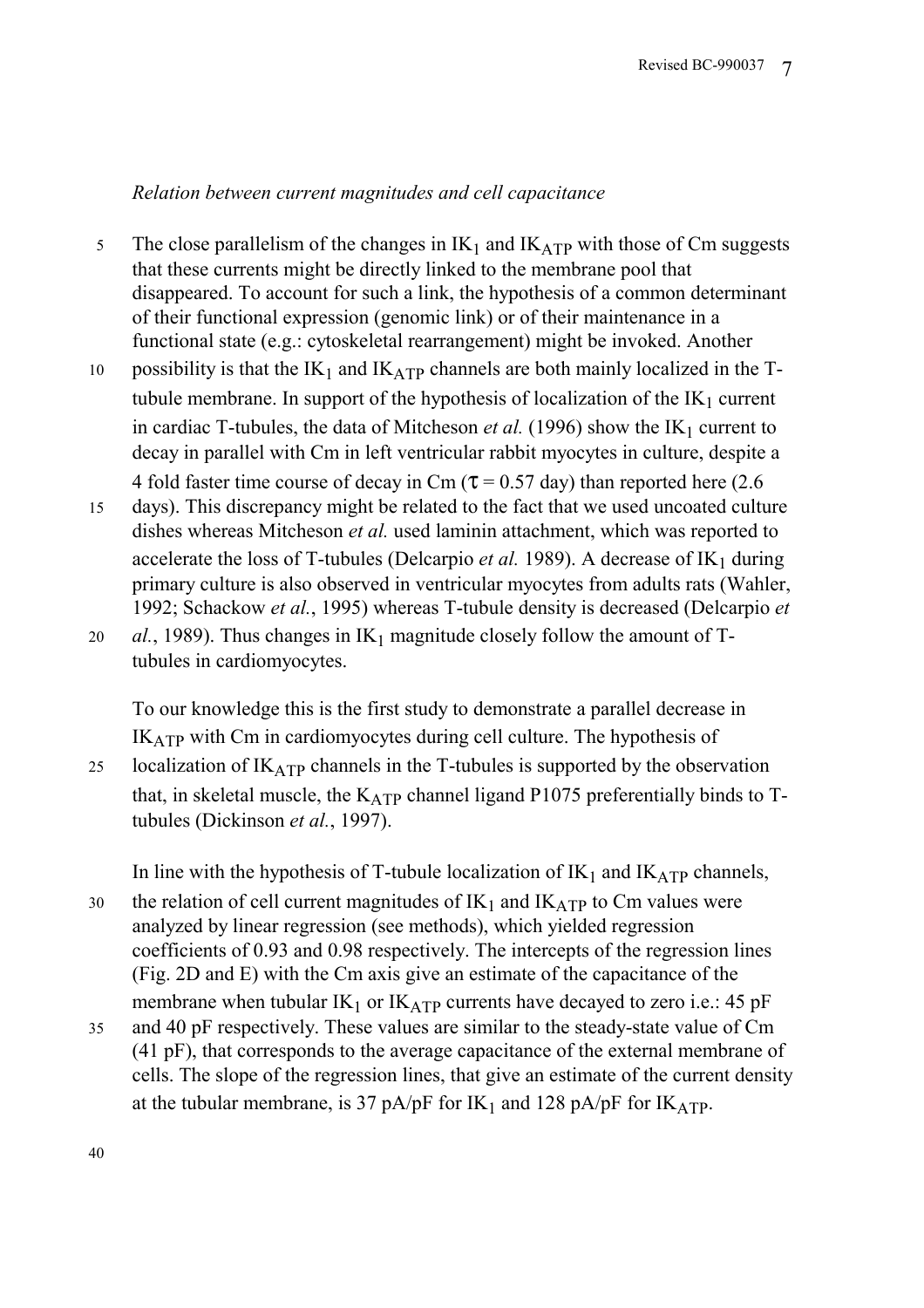## *Time course of external Ba effects on the IK<sub>1</sub> current*

One consequence of the T-tubule localization of the  $IK_1$  conductance would be a diffusion delay in the access of an external blocker to the  $IK_1$  channels. This was

5 tested using a local perfusion system (95% change in 50 ms) to apply 100  $\mu$ M BaCl<sub>2</sub> in external solution to a freshly dissociated cell. The cell was placed in front of the 300 µm diameter outlet of a gravity-driven perfusion system (50 µl/min; Christé et al. 1999) that allowed switching to a new solution with a pure delay of 4 seconds, the time for 95% change being estimated to 50 ms from the

- 10 change in the liquid junction potential at the tip of a patch pipette upon change in KCl concentration from 5.2 to 0.5 mM. The time course of onset and washout of the effect of  $BaCl<sub>2</sub>$  was recorded at -120 mV (fig 3) and fitted by a simple model including diffusion in the T-tubules and binding of  $Ba^{++}$  to the IK<sub>1</sub> channel (as described in the Materials and Methods).
- 15 In order to fit the data, parameters were initially set to values imposed by the actual data. The ratio k2/k1 (i.e.: the apparent Kd of the IK<sub>1</sub> channel for Ba<sup>++</sup> ions) was set to 1.3 µM at -120 mV, to account for the steady state fraction of IK1 remaining in the presence of 100  $\mu$ M BaCl2. This is near to a Kd of 3.25 µM at -120 mV in guinea-pig ventricular myocytes (Hirano and Hiraoka, 1988).
- 20 A detailed study of the mathematical system shows that the time course of onset of Ba effect mainly depends on k1 and  $\tau_T$  and that the time course of washout of

the Ba effect is entirely defined by k2 and  $\tau$ <sub>T</sub>. As a result, the system is constrained to a single set of final parameter values.

As may be readily noted from figure 3, the changes in the  $IK_1$  current upon  $BaCl_2$ 25 application and wash followed a sigmoidal time course, which was reproduced

when the time constant of diffusion  $(\tau)$  was set to 300 ms. This value is in agreement with the time constants (250-270 ms) calculated by Levi *et al.* (1998) for the access of divalent cation blockers to L-type Ca channels that are situated in the T-tubules (Gao *et al.* 1997). Thus the time course of  $BaCl<sub>2</sub>$  effects is

30 consistent with the hypothesis that a large part of the  $IK_1$  conductance is located in the T-tubule membrane.

As a whole, the results of this study support the hypothesis that  $IK_1$  and  $IK_{ATP}$ channels in ventricular cardiomyocytes are preferentially localized in T-tubules. 35 It is clear that a direct histological proof of the localization might be sought for,

using appropriate specific antibodies against  $IK_1$  and  $K_{ATP}$  channels.

Physiological implications of such a localization of cardiac  $K^+$  channels deserve consideration. It is known that the Na-K pump, Na-Ca exchanger as well as Na 40 channels are present in the T-tubular membrane and that the T-tubule is the major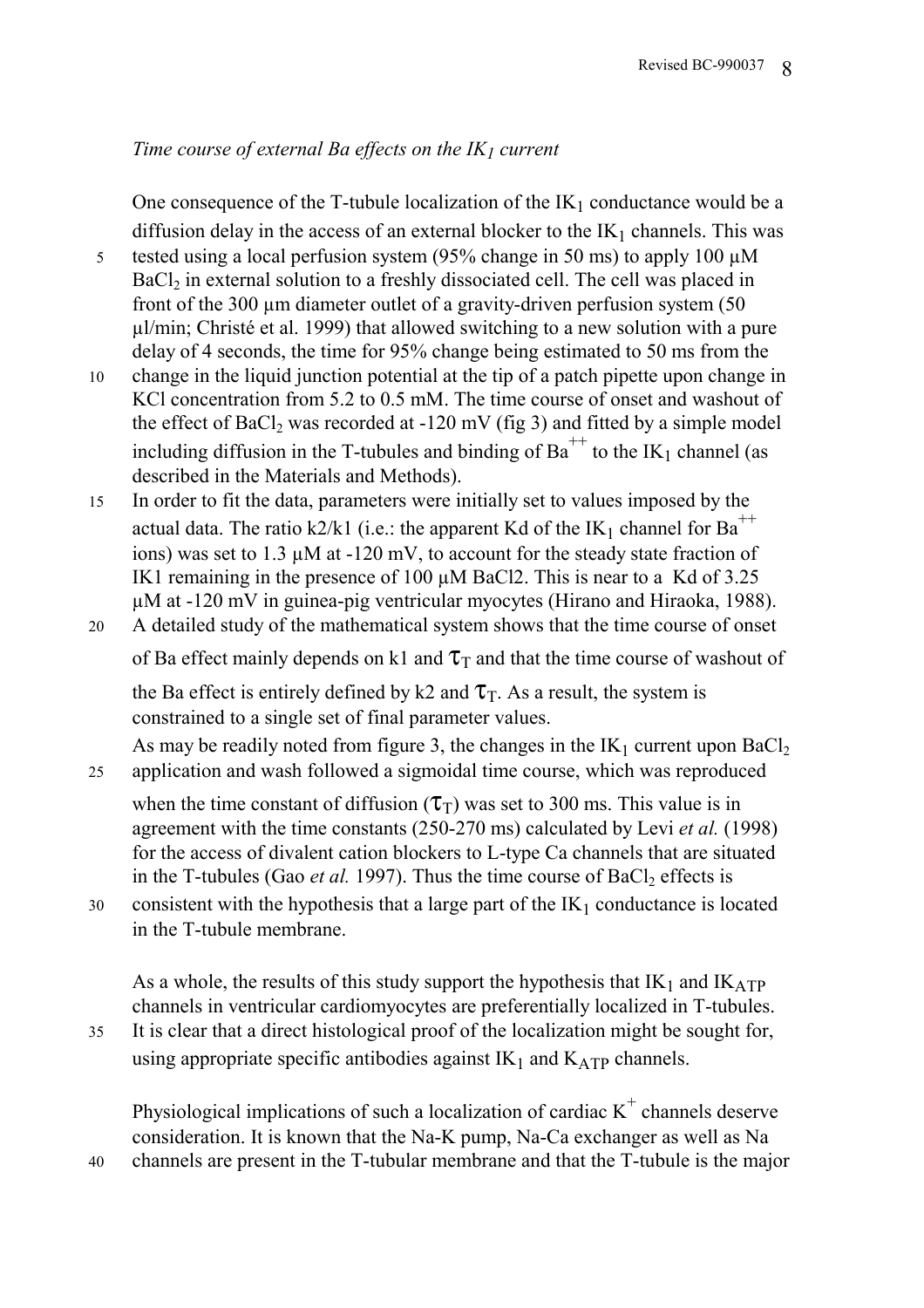site of E-C coupling in ventricular cells. In physiological conditions, accumulation of  $K^{\dagger}$  ions in the T-tubule lumen (Freygang *et al.*, 1964) would tend to build up at high heart rates as a result of slow washout of  $K^+$  ions flowing outward through the  $IK_1$  channels. This might contribute to the supernormal

- 5 excitability seen at high frequencies of stimulation, and also to shortening of action potential duration, as both a  $K^+$ -induced increase in  $K^+$  conductances and a depolarization of the T-tubule membrane are expected. Furthermore, through the interplay of luminal  $K^+$  elevation, Na-K pump stimulation, local changes in intracellular Na<sup>+</sup> and in the Na-Ca exchange rate, the T-tubule may be the site of
- 10 transient amplification phenomena taking part in the fine beat-to-beat tuning of E-C coupling.

In conditions of ischemia/hypoxia, further cumulative efflux of  $K^+$  ions through KATP channels (Yasui *et al.* 1993, Tourneur *et al.* 1994) may further depolarize the T-tubule membrane and cause triggered activities and eventually a loss of

15 excitability. This may play a role in proarrhythmic as well as in protective effects (energy sparing due to impaired E-C coupling) known to occur in these pathological conditions.

The functional implications of the possible localization of  $K^+$  channels on the Ttubule function deserve further quantitative evaluation, both at the experimental

20 and theoretical levels.

Acknowledgments

I am grateful to Dr. Yves TOURNEUR, Dr. Ian FINDLAY and Professor Jean 25 VERDETTI for their critical reading of the manuscript and helpful suggestions. Thanks go to Mrs Habiba TEBBAKH and Dr. Rémi FORRAT for contributing part of the experimental data.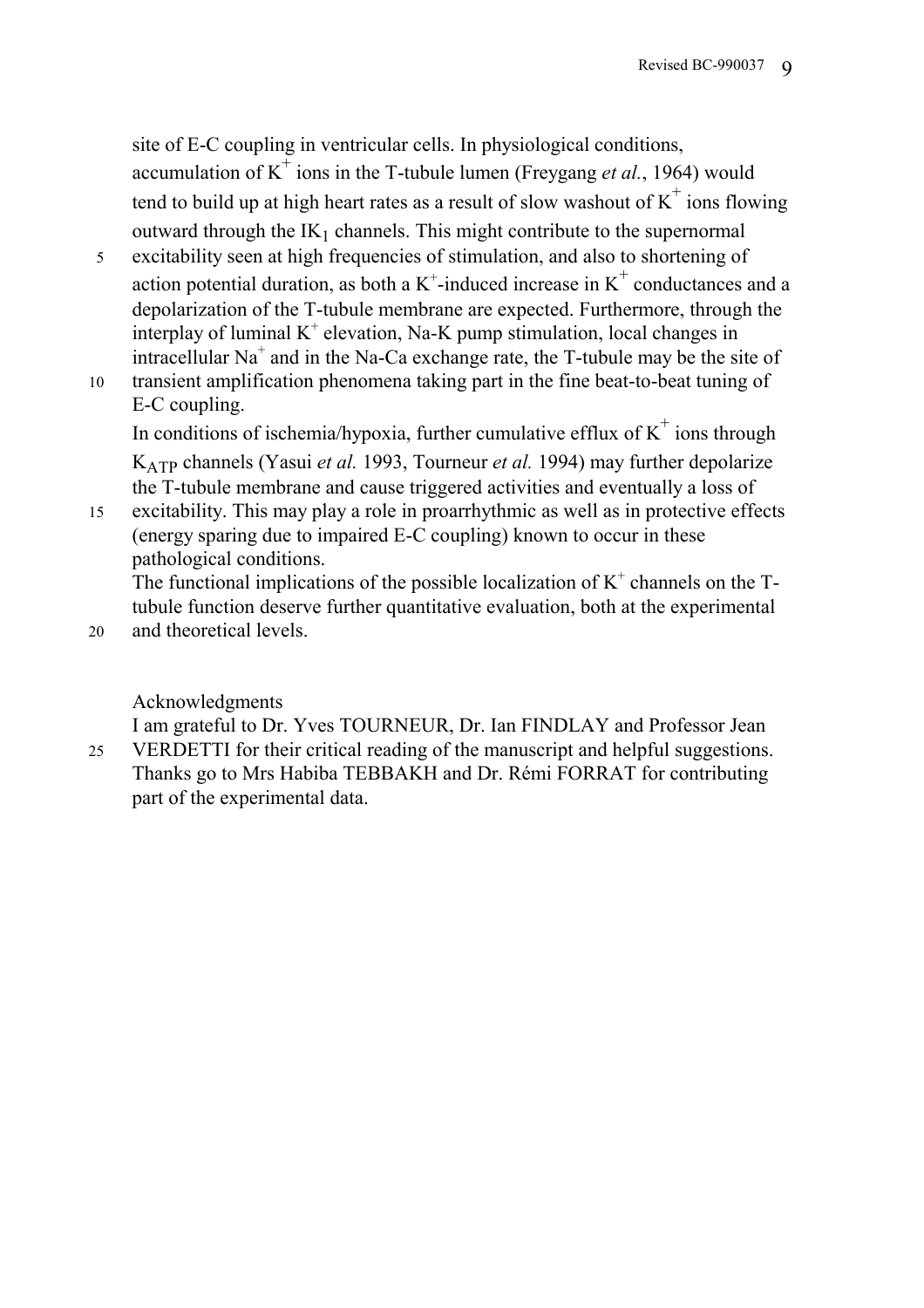#### **References**

| Almers W, Stirling C, 1984. Distribution of transport proteins over animal |  |
|----------------------------------------------------------------------------|--|
| membranes. <i>J Membr Biol</i> 77: 169-186.                                |  |

Amsellem J, Delorme R, Souchier C, Ojeda C, 1995. Transverse-axial tubular 5 system in guinea pig ventricular cardiomyocyte: 3D reconstruction,

quantification and its possible role in  $K^+$  accumulation-depletion phenomenon in single cells. *Biol Cell* **85**: 43-54.

Bevington PR: "Data reduction and error analysis for the physical sciences." New York: McGraw-Hill, 1969.

10 Carmeliet E, 1993. Mechanisms and control of repolarization. *Eur Heart J* **14 Suppl H**: 3-13.

15

Christé G, 1998. Localization du courant  $IK_1$  dans le tubule transverse cardiaque: deux arguments indirects (Abstract). *Arch Physiol Biochem* **106A**: II36. Delcarpio JB, Claycomb WC, Moses RL, 1989. Ultrastructural morphometric analysis of cultured neonatal and adult rat ventricular cardiac muscle cells. *Am* 

20 *J Anat* **186**: 335-345.

Dickinson KEJ, Bryson CC, Cohen RB, Rogers L, Green DW, Atwal KS, 1997. Nucleotide regulation and characteristics of potassium channel opener binding to skeletal muscle membranes. *Mol Pharmacol* **52**: 473-481.

Freygang WH, Goldstein DA, Hellam DC, 1964. The after-potential that follows 25 trains of impulses in frog muscle fibers. *J Gen Physiol* **47**:929-952.

- GaoT, Puri TS, Gerhardstein BL, Chien AJ, Green RD, Hosey MM, 1997. Identification and subcellular localization of the subunits of L-type calcium channels and adenylyl cyclase in cardiac myocytes. *J Biol Chem* **272**:19401- 19407.
- 30 Giles WR, Imaizumi Y, 1988. Comparison of potassium currents in rabbit atrial and ventricular cells. *J Physiol (London)* **405**: 123-145.

Hirano Y, Hiraoka M, 1988. Barium-induced automatic activity in isolated ventricular myocytes from guinea-pig hearts. *J Physiol (London)* **395**: 455- 472.

35 Levi AJ, Hobai IA, Patel KCR, 1998. Diffusion of nickel, cadmium and calcium ions into the transverse (T) tubules of guinea-pig cardiac myocytes at 37°C (Abstract). *J Physiol (London)* **509.P**: 142P.

Lipp P, Hüser J, Pott L, Niggli E, 1996. Spatially non-uniform  $Ca^{2+}$  signals induced by the reduction of transverse tubules in citrate-loaded guinea-pig 40 ventricular myocytes in culture. *J Physiol (London)* **497.3**: 589-597.

Christé G, Tebbakh H, Simurdova M, Forrat R, Simurda J, 1999. Propafenone blocks ATP-sensitive K channels in rabbit atrial and ventricular cardiomyocytes. *Eur J Pharmacol* **373**:223-232 (1999)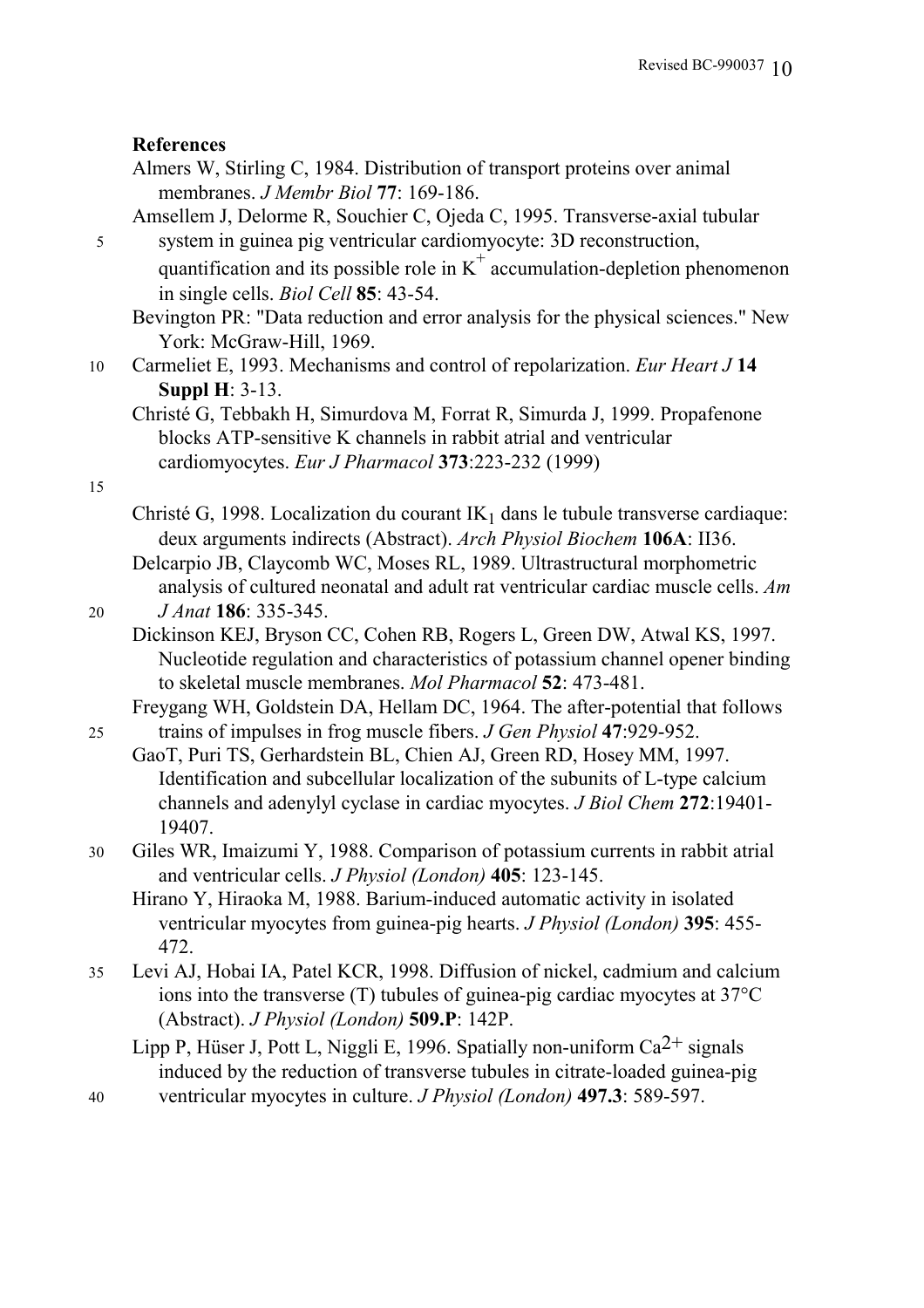- Mitcheson JS, Hancox JC, Levi AJ, 1996. Action potentials, ion channel currents and transverse tubule density in adult rabbit ventricular myocytes maintained for 6 days in cell culture. *Pflügers Arch* **431**: 814-827.
- Schackow TE, Decker RS, Ten Eick RE, 1995. Electrophysiology of adult cat 5 cardiac ventricular myocytes: changes during primary culture. *Am J Physiol* **268**: C1002-C1017.

Tourneur Y, Marion A, Gautier P, 1994. SR47063, a potent channel opener, activates KATP and a time-dependent current likely due to potassium accumulation. *J Membr Biol* **142**: 337-347.

10 Wahler GM, 1992. Developmental increases in the inwardly rectifying potassium current of rat ventricular myocytes. *Am J Physiol* **262**: C1266-C1272.

Yasui K, Anno T, Kamiya K, Boyett MR, Kodama I, Toyama J, 1993. Contribution of potassium accumulation in narrow extracellular spaces to the genesis of nicorandil-induced large inward tail current in guinea-pig

15 ventricular cells. *Pflügers Arch* **422**: 371-379.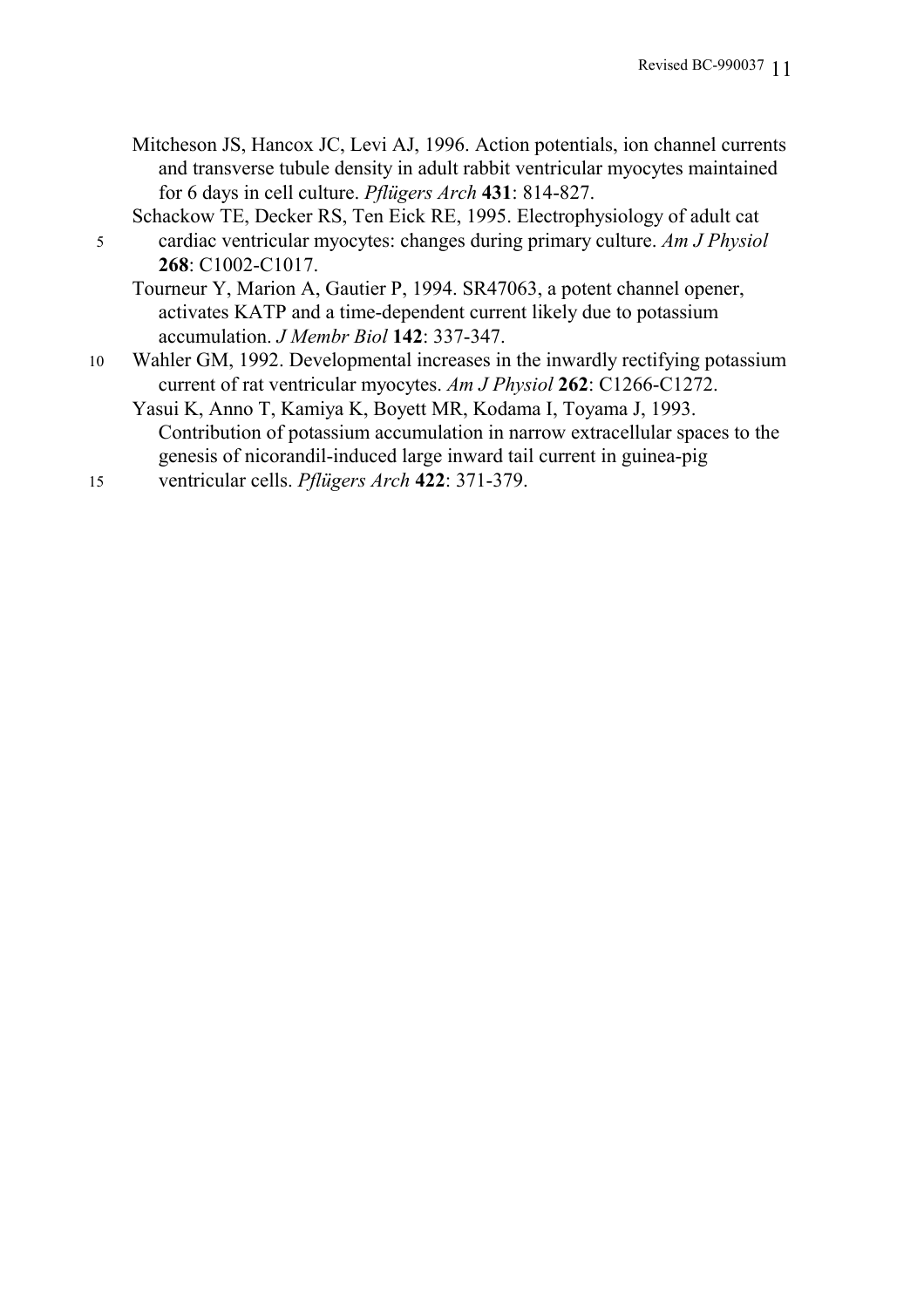## **Legends to Figures**

Figure 1: *Superimposed whole cell current-voltage relations*.

Corrections were applied as described in Methods. After appropriate corrections, 5 averages of whole cell current magnitudes were computed at each voltage during the descending ramp voltage protocol. A: average  $\pm$  S.E. of data from 10 cells at day 0 (trace a) and 9 cells at day 3 through 5 (trace b) in control Tyrode. **B**: Average at day 0 (trace a,  $n = 6$ ) and at days 3 through 5 (trace b,  $n = 4$ ), of maximal DNP-induced outward current.

10

Figure 2: *Analysis of the decay of Cm, IK<sub>1</sub> and IK<sub>ATP</sub> with time in culture.* The time dependent decay of Cm  $(A)$ , and of the absolute magnitudes of the  $IK_1$ current (B) and the  $IK_{ATP}$  current (C) were fitted by a single exponential function with offset (continuous curves in A, B and C). Linear regression analysis was

15 performed for IK<sub>1</sub> versus Cm (D) and for IK<sub>ATP</sub> versus Cm (E). The number of cells is given near each data point.

## Figure 3: *Time course of block and unblock by external Ba++.*

- The  $IK_1$  current was continuously recorded at  $-120$  mV. Plotted are the current 20 values after after leak subtraction (corresponding to a 800 M $\Omega$  leakage membrane resistance) and normalization to maximal  $IK_1$  (circles in A, scattered trace in B). A: response to the onset of  $Ba^{++}$  ions perfusion that started at the up arrow, B: response to the subsequent wash of  $Ba^{++}$  ions that started at the down arrow. Note the difference in time scales between the two panels. Continuous thick lines
- 25 in both panels show the best adjustment along the model presented in Materials and Methods. Parameter values were:  $k_2 = 0.257$  sec<sup>-1</sup>,  $k_1 = 1.97$  x  $10^5$  sec<sup>-1</sup>.M<sup>-1</sup>,  $\tau_{\rm T}$  = 300 ms.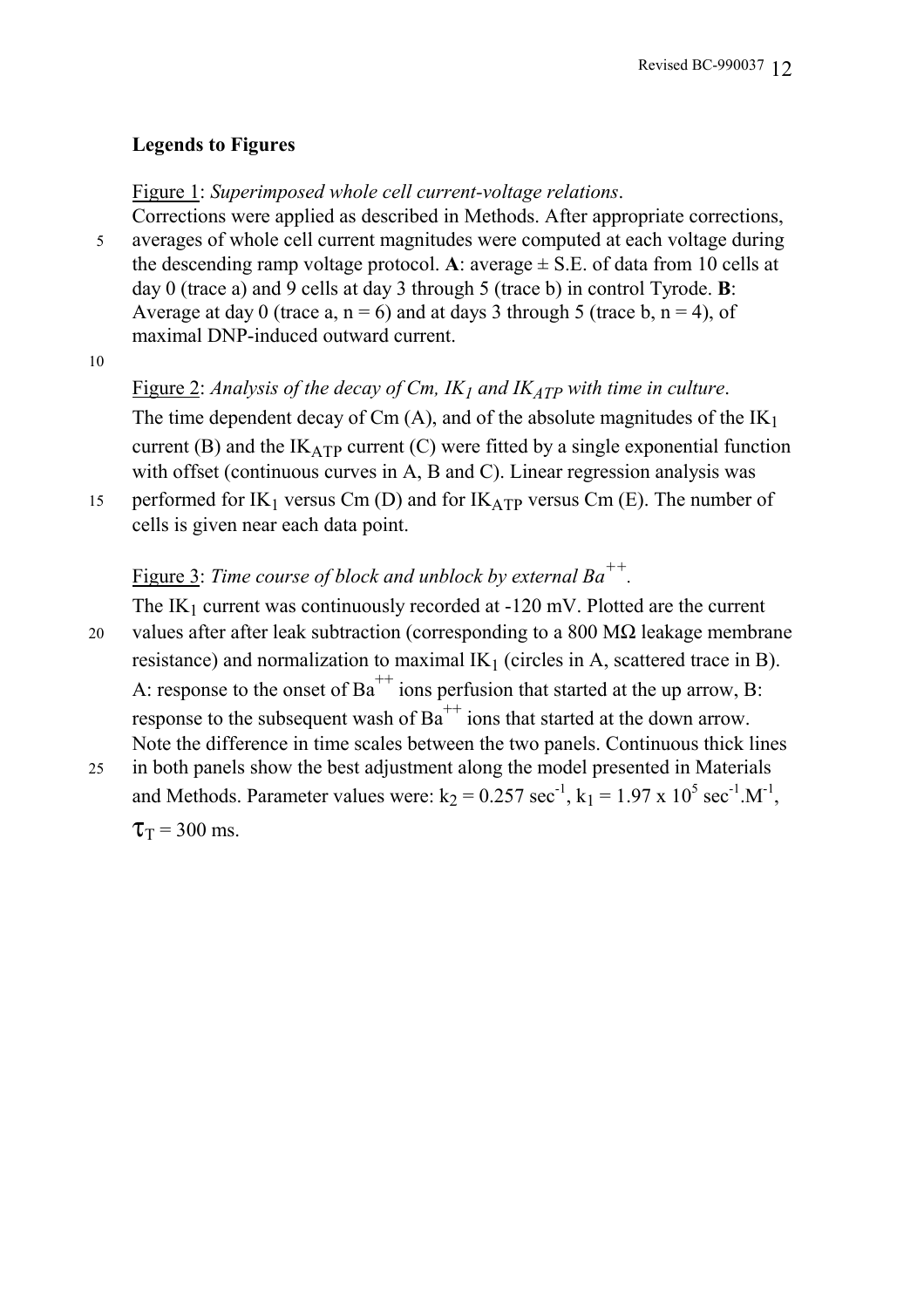

Figure 1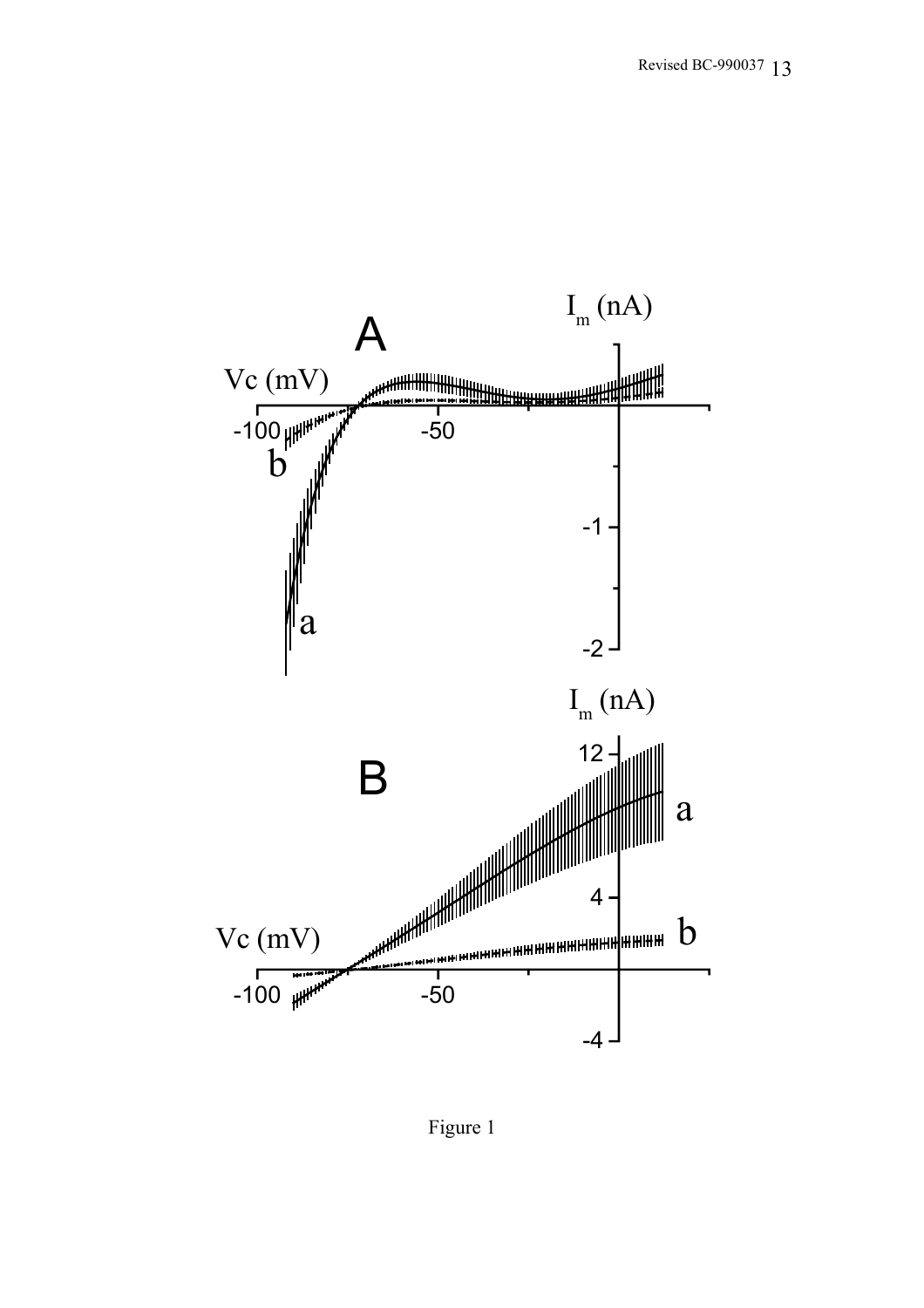

Figure 2